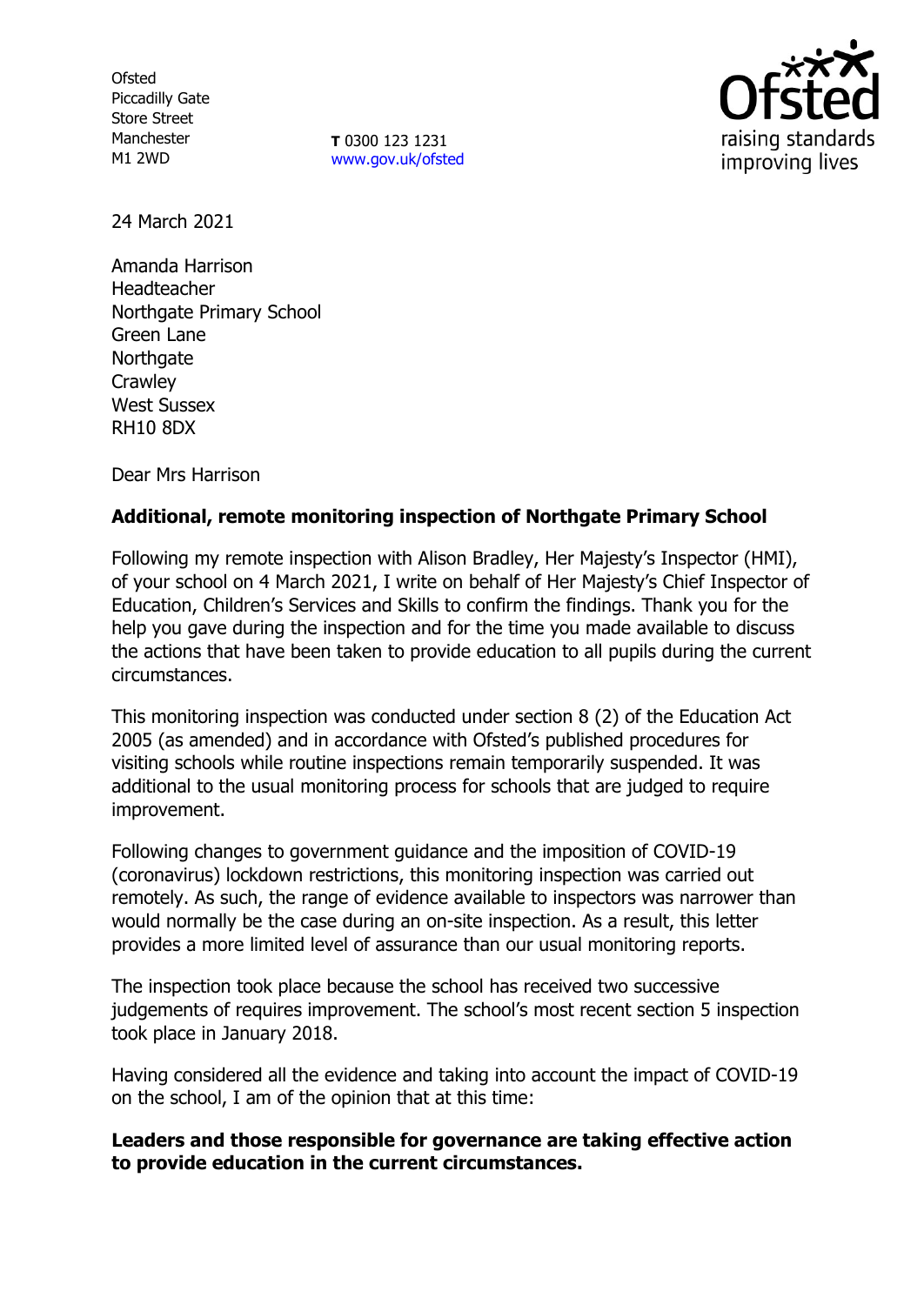

Leaders and those responsible for governance should take further action to:

- develop the curriculum across all subjects, ensuring knowledge is coherently sequenced from early years through to Year 6
- ensure all staff receive high-quality and up-to-date training to teach pupils to read.

#### **Context**

- Following four terms of interim leadership arrangements, the new headteacher and deputy headteacher joined the school in September 2020. A special educational needs coordinator (SENCo) was appointed internally and took up post in January 2021. The governing body reconstituted in May 2020. This is the first school year with three classes in all year groups.
- The whole school had to close for the final week of the autumn term 2020 due to COVID-19. In addition, all of Year 6 and five classes in other year groups had to self-isolate for two weeks at some point.
- Approximately a fifth of pupils were being educated onsite at the time of this inspection. All vulnerable pupils and nearly three quarters of pupils with an education, health and care (EHC) plan were attending school.

# **Main findings**

- Leaders and governors have set clear expectations that all pupils continue with their education at this time. They are adapting how pupils can do this. Most are learning on the school's digital platform. If this proves tricky, leaders signpost them to alternative online activities or offer paper packs. Where possible, teachers set the same work for pupils in school and at home. As a result of leaders' efforts, most pupils are participating in learning linked to the usual curriculum.
- Leaders have started again designing a new school curriculum to provide a better education than before. They understand there is still much work to do. Currently, some subject plans are further forward than others. An example of this is in science where leaders have mapped out what they want pupils to know and be able to do. In other subjects, leaders have started to order knowledge from Year 1 to Year 6. This work is still at an early stage and the curriculum in early years is not yet part of it. Leaders know they need to begin each subject's content from when a child starts school.
- There is a commitment among leaders and staff that all pupils will learn to read. However, many staff have not received up-to-date training, so leaders cannot be sure that teaching is consistently high quality or that decisions about adapting the phonics programme are sensible.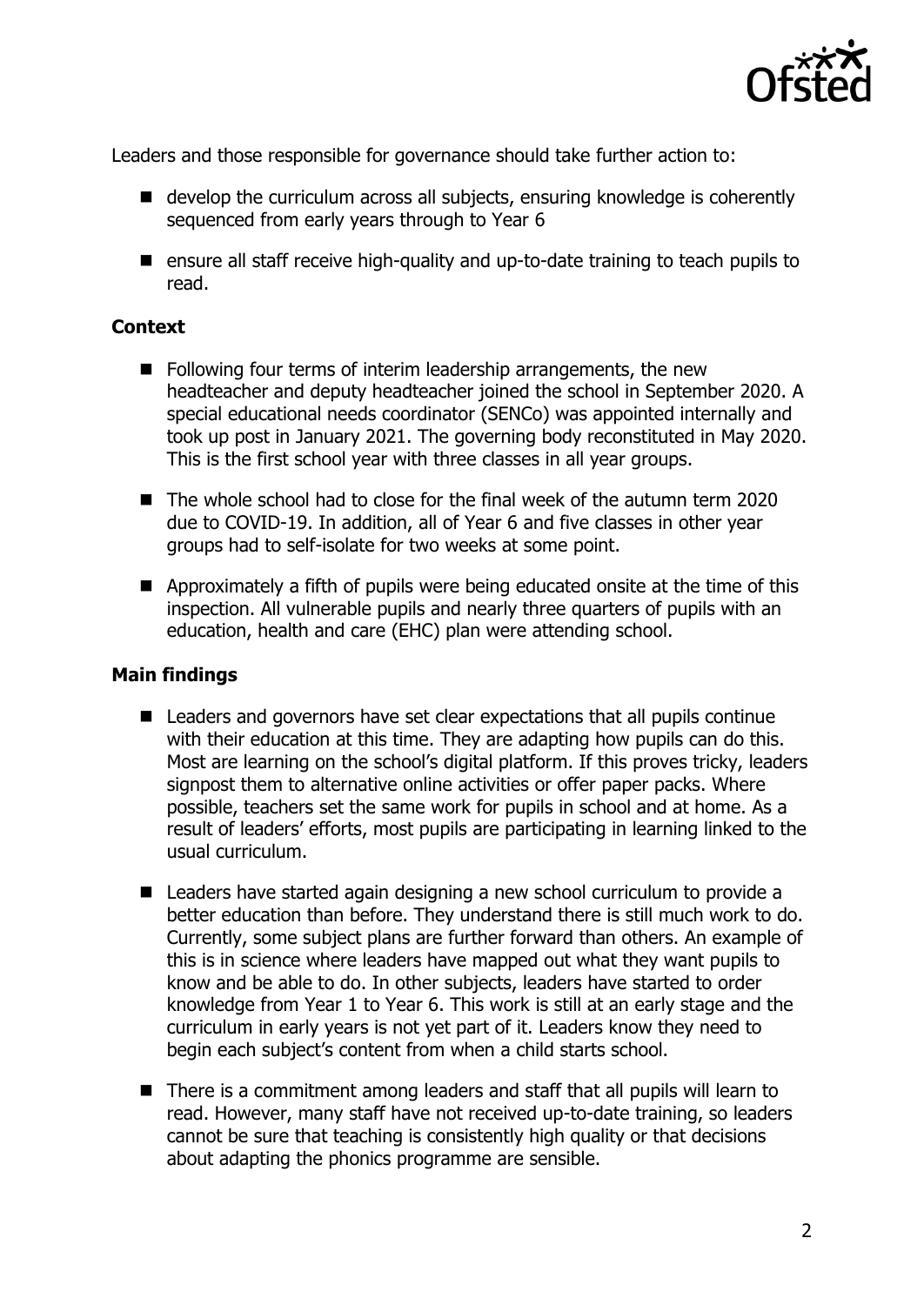

- Despite the need for more training, leaders are ensuring that pupils continue with their reading lessons, whether they are learning in school or at home. Pupils in early years and key stage 1 who need extra support with their phonics are in school. For those at home, staff are continuing to teach pupils in their usual groups. Leaders have invested in online books for pupils across the school. For those who may not be able to access them or do not have enough books at home, leaders make sure they can borrow books safely from school.
- Much consideration has gone into supporting vulnerable pupils. Leaders are resolute in getting these pupils into school. This is proving successful. These pupils are receiving direct teaching and additional support in smaller class sizes.
- Leaders are proud of Northgate's inclusive ethos. They are determined to continue to provide an appropriate education for pupils with special educational needs and/or disabilities (SEND) in the current circumstances. They have worked with parents to get pupils with an EHC plan into school. This is enabling individual needs to be met. For pupils who may have to stay at home, leaders have planned a bespoke timetable of professional services. Other pupils with SEND come into school for their one-to-one sessions or access support at home through video links.
- Governance has strengthened. New members who have recently joined are providing challenge and support. Leaders keep the governing body informed about what they are doing to improve the school. Governors are insightful with their questions for leaders, assuring themselves that pupils are receiving an education in school or at home. At the same time, they are keeping a close eye on staff's well-being.
- External partners are training and coaching leaders and governors. This is helping leaders to identify the next steps to take. The local authority has supported governors in showing greater impact. Governors' actions show they are thinking more strategically. Subject leaders are more confident in monitoring the quality of education and seeing the difference this is making for pupils.

# **Evidence**

This inspection was conducted remotely. We spoke to you, other senior leaders, subject leaders, pupils, the chair of governors and other members of the governing body, and a representative of the local authority to discuss leaders' actions to provide education to all pupils during a national lockdown.

We also viewed samples of pupils' work. We looked at responses to Ofsted's online questionnaire, Parent View, including 22 free-text responses, and 77 staff questionnaires.